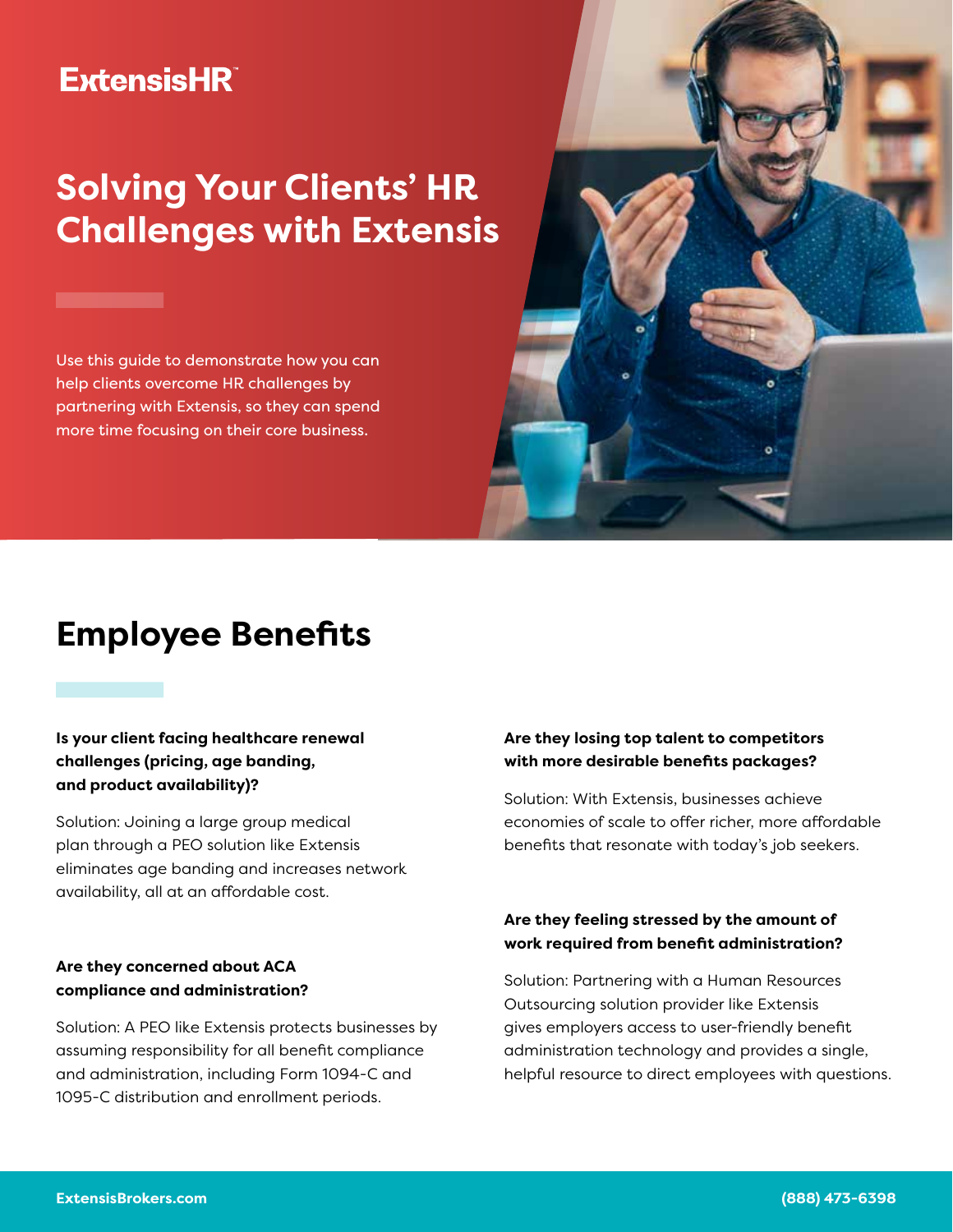# **HR Compliance**

#### **Is managing a distributed workforce a challenge?**

Solution: Extensis' compliance experts and sophisticated HRIS technology protect against mistakes managing PTO, absentee programs, daily scheduling, hiring, benefit administration, and more.

#### **Do their HR handbook and policies address the realities of a distributed workforce?**

Solution: Extensis' compliance expertise and HRIS software make employers more proactive in establishing compliant policies that conform to the demands of a changing workplace.

#### **Is their in-house HR team struggling to maintain state/federal compliance?**

Solution: Extensis' team of compliance experts help businesses understand regulatory provisions in plain language, explain how these laws affect their organization, and manage tasks on their behalf.

## **Growth & Ongoing HR Management**

#### **Have they recently grown to 50+ worksite employees and/or employ staff throughout the country?**

Solution: Extensis helps businesses address the complexities of labor laws that apply at 50+ WSEs. Our HR and compliance experts streamline HR for growing and/or geographically disbursed organizations.

#### **Has their in-house HR team failed to scale with the company and is now stretched too thin?**

Solution: Partnering with an outsourced HR provider like Extensis frees up in-house HR personnel to focus on big-picture strategic initiatives, not time-consuming daily HR tasks.

#### **Are they experiencing excessive employee turnover?**

Solution: Extensis' experienced teams determine the root cause of high employee turnover, then develop a straightforward roadmap to close the gap between company performance and employee satisfaction.

#### **Do they need a strategic hiring and performance management plan?**

Solution: At Extensis, we help businesses take a targeted approach to hiring by proving valuable industry intelligence, compensation benchmarking, job posting templates, applicant tracking tools, and more.